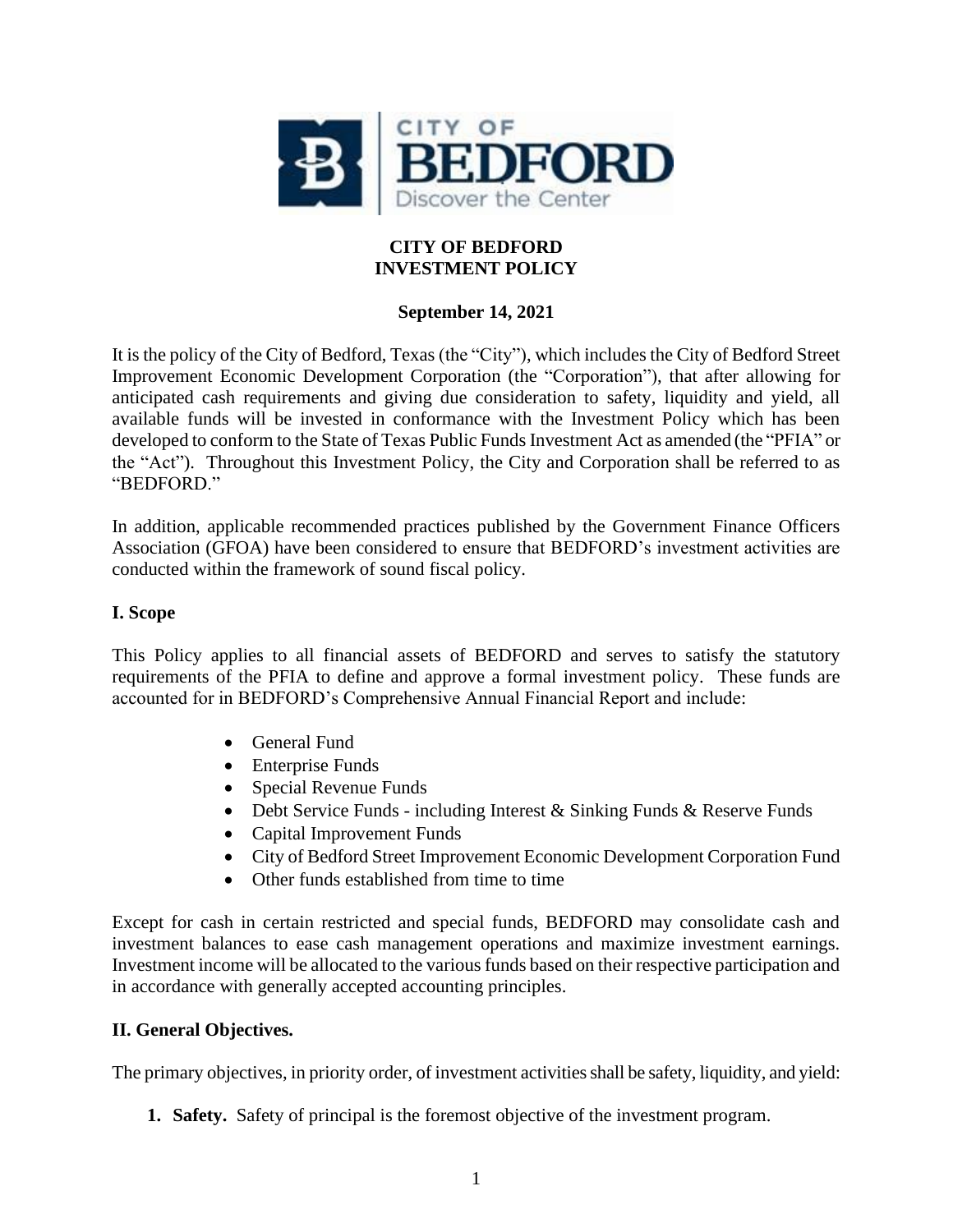Investments shall be undertaken in a manner that seeks to ensure the preservation of capital in the overall portfolio. The objective will be to mitigate credit risk and interest rate risk.

**a. Credit Risk.** BEDFORD will minimize credit risk, the risk of loss due to the failure of the investment issuer or backer, by:

- 1) Limiting investments to the safest types.
- 2) Pre-qualifying the financial institutions, broker/dealers, intermediaries, and advisors with whom BEDFORD will do business.
- 3) Diversifying the investment portfolio so that potential losses on individual investments will be minimized.
- 4) Establishment of procedures to monitor rating changes of investments and the liquidation of such investments as required by the PFIA.
- **b. Interest Rate Risk.** BEDFORD will minimize the risk that the market value of securities in the portfolio will fall due to changes in general interest rates by:
	- 1) Structuring the investment portfolio so that securities mature to meet cash requirements for ongoing operations, thereby avoiding the need to sell securities on the open market prior to maturity.
	- 2) Investing operating funds primarily in shorter-term securities, financial institution deposits, money market mutual funds, or local government investment pools.

**2. Liquidity.** The investment portfolio shall remain sufficiently liquid to meet all operating requirements that may be reasonably anticipated. This is accomplished by structuring the portfolio so that investments mature concurrent with cash needs to meet anticipated demands (static liquidity). Furthermore, since all possible cash demands cannot be anticipated, the portfolio should consist largely of investments with active secondary or resale markets (dynamic liquidity). All or a portion of the portfolio also may be placed in financial institution deposits, money market mutual funds, or local government investment pools which offer same-day liquidity for short-term funds.

**3. Yield.** The investment portfolio shall be designed with the objective of attaining a market rate of return throughout budgetary and economic cycles, taking into account the investment risk constraints and liquidity needs. Return on investment is of secondary importance compared to safety and liquidity. Investments shall not be liquidated prior to maturity with the following exceptions:

- a. An investment with declining credit may be sold early to minimize loss of principal.
- b. An investment swap would improve the quality, yield, or target duration in the portfolio.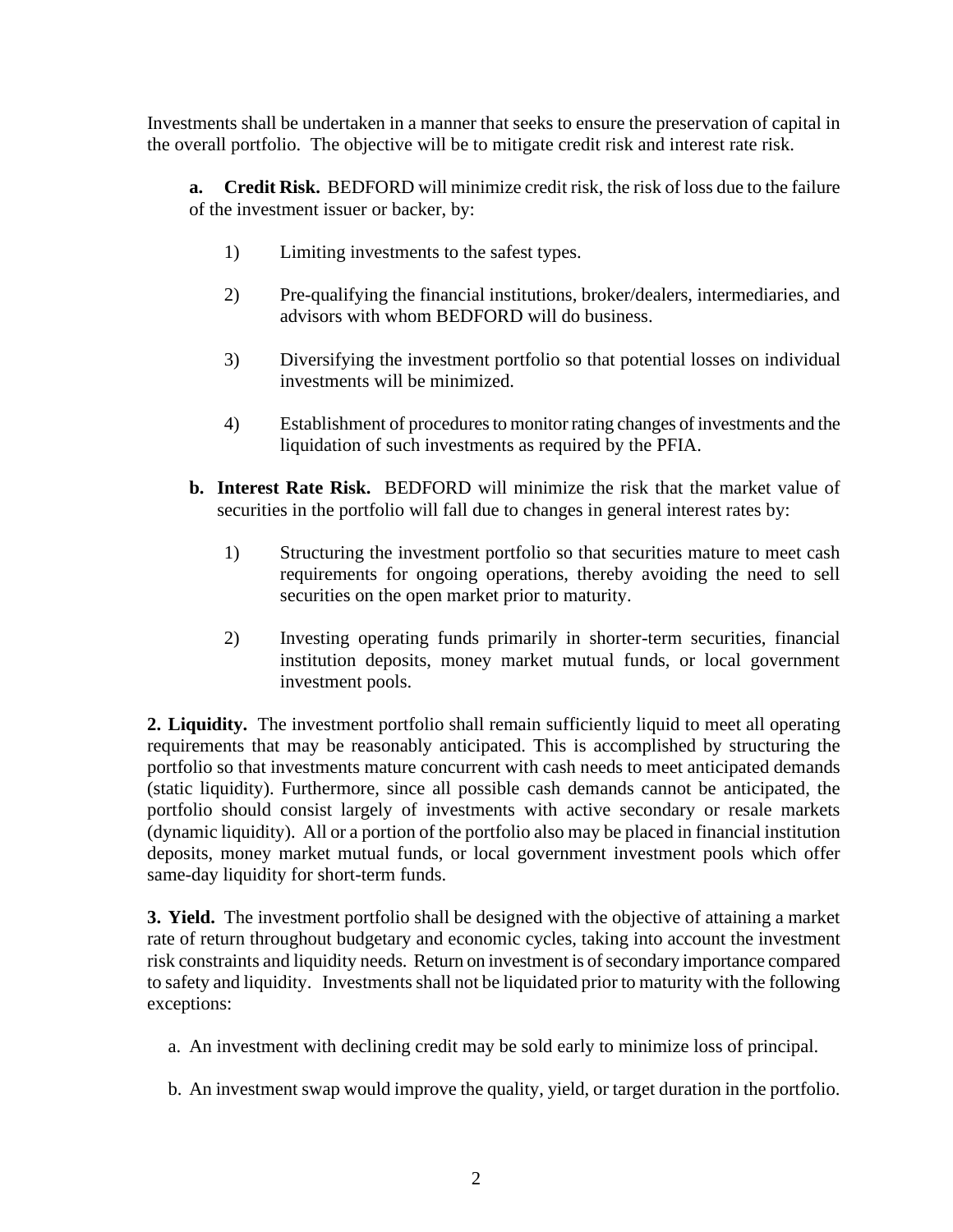c. Liquidity needs of the portfolio require that the investment be sold or redeemed.

## **III. Standards of Care.**

- **1. Prudence.** The standard to be used by Investment Officers shall be the "prudent person" rule, which states, "investments shall be made with judgment and care, under circumstances then prevailing, which persons of prudence, discretion and intelligence exercise in the management of their own affairs, not for speculation, but for investment, considering the probable safety of their capital as well as the probable income to be derived." Investment Officers acting in accordance with written policies and procedures, and exercising due diligence, shall be relieved of personal responsibility for an individual investment's credit risk or market price changes, provided deviations from expectations are reported in a timely fashion.
- **2. Ethics and Conflicts of Interest**. Investment Officers shall refrain from personal business activity that could conflict with the proper execution and management of the investment program, or that could impair their ability to make impartial decisions. Investment Officers shall disclose any material interests in financial institutions with which they conduct business. They shall further disclose any personal financial/investment positions that could be related to the performance of the investment portfolio. Investment Officers shall refrain from undertaking personal investment transactions with the same individual with whom business is conducted on behalf of BEDFORD.

An Investment Officer who has a personal business relationship, as defined by the PFIA, with a depository bank or with any entity seeking to sell an investment to BEDFORD shall file a statement disclosing that personal business interest. An Investment Officer who is related within the second degree of affinity or consanguinity to an individual seeking to sell an investment to BEDFORD shall file a statement disclosing that relationship. A statement required under this subsection must be filed with the Texas Ethics Commission and the City Council.

**3. Delegation of Authority**. Authority to manage and operate the investment program is granted to the Director of Finance. The Director of Finance shall establish written procedures and internal controls for the operation of the investment program consistent with this Investment Policy. Procedures should include, but not be limited to: account management procedures, cash flow estimation procedures, investment transaction procedures, authorized broker/dealer selection process, and investment portfolio reporting requirements. No person may engage in an investment transaction except as provided under the terms of this Policy and the procedures established by the Director of Finance. The Director of Finance shall be responsible for all transactions undertaken and shall establish a system of controls to regulate the activities of the Authorized Investment Officers and subordinate officials.

#### **4. Authorized Investment Officers.**

Director of Finance Assistant Finance Director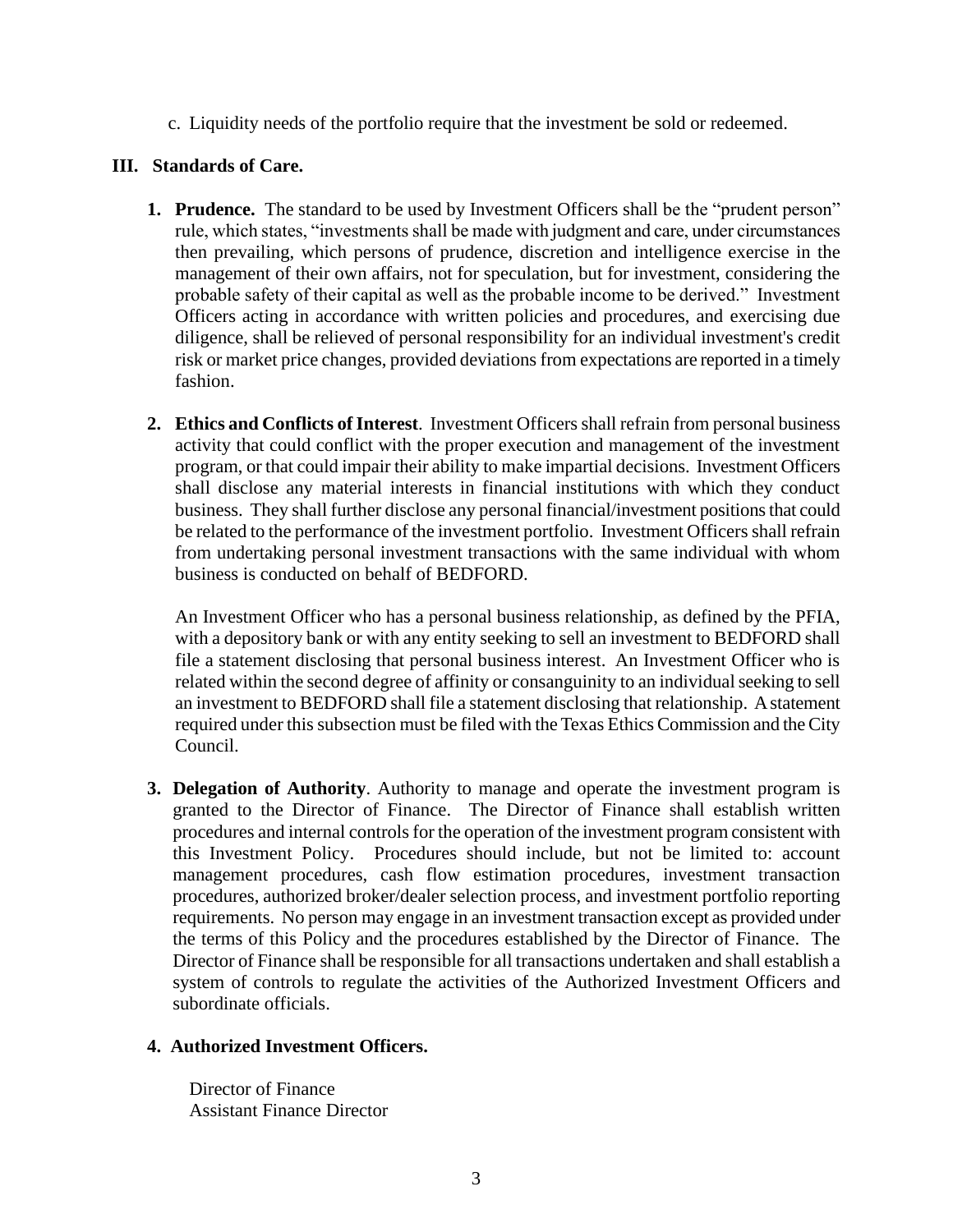#### Senior Accountant

**5. Investment Committee**. There is hereby created an Investment Committee, consisting of the City Manager, Assistant City Manager, Director of Finance, City Secretary, Assistant Finance Director, Senior Accountant, and one City Council member to be appointed by a majority of the City Council.

The Investment Committee shall meet at least quarterly to review general strategies and to monitor portfolio performance. The Committee shall include in its deliberations such topics as:

- a. Economic outlook,
- b. Portfolio diversification,
- c. Maturity structure,
- d. Risk considerations,
- e. Authorized broker/dealers,
- f. Independent investment training sources, and
- g. Target rate of return on the portfolio.

The Investment Committee shall provide for minutes of its meetings.

Any two members of the Committee may request a special meeting, and three members shall constitute a quorum.

The Committee shall establish its rules of procedure.

**6. Investment Training**. In order to ensure the quality and capability of BEDFORD's investment personnel, BEDFORD shall provide periodic training in investments through courses and seminars offered by professional organizations and associations as required by the PFIA, including education in investment controls, security risks, strategy risks, market risks, diversification of investment portfolio, and compliance with the PFIA. The Investment Officers shall attend at least one training session accumulating at least ten (10) hours relating to the Officer's responsibility under the Act within twelve (12) months after assuming duties, and thereafter, attend investment training session(s) not less than once every two years (aligned with the City's fiscal year end), receiving an additional eight (8) hours of training. The training shall be conducted by independent training sources approved by the Investment Committee.

**7. Investment Policy Certification**. Local government investment pools and discretionary investment management firms shall provide certification of having read BEDFORD's Investment Policy signed by a qualified representative of the organization, acknowledging that the organization has implemented reasonable procedures and controls in an effort to preclude imprudent investment activities arising out of investment transactions conducted between the City and the organization in accordance with the Act.

## **IV. Broker/Dealers, Internal Controls and DVP.**

**1. Authorized Broker/Dealers**. A list will be maintained of "primary" dealers or regional dealers that qualify under Securities and Exchange Commission (SEC) Rule 15C3-1 (uniform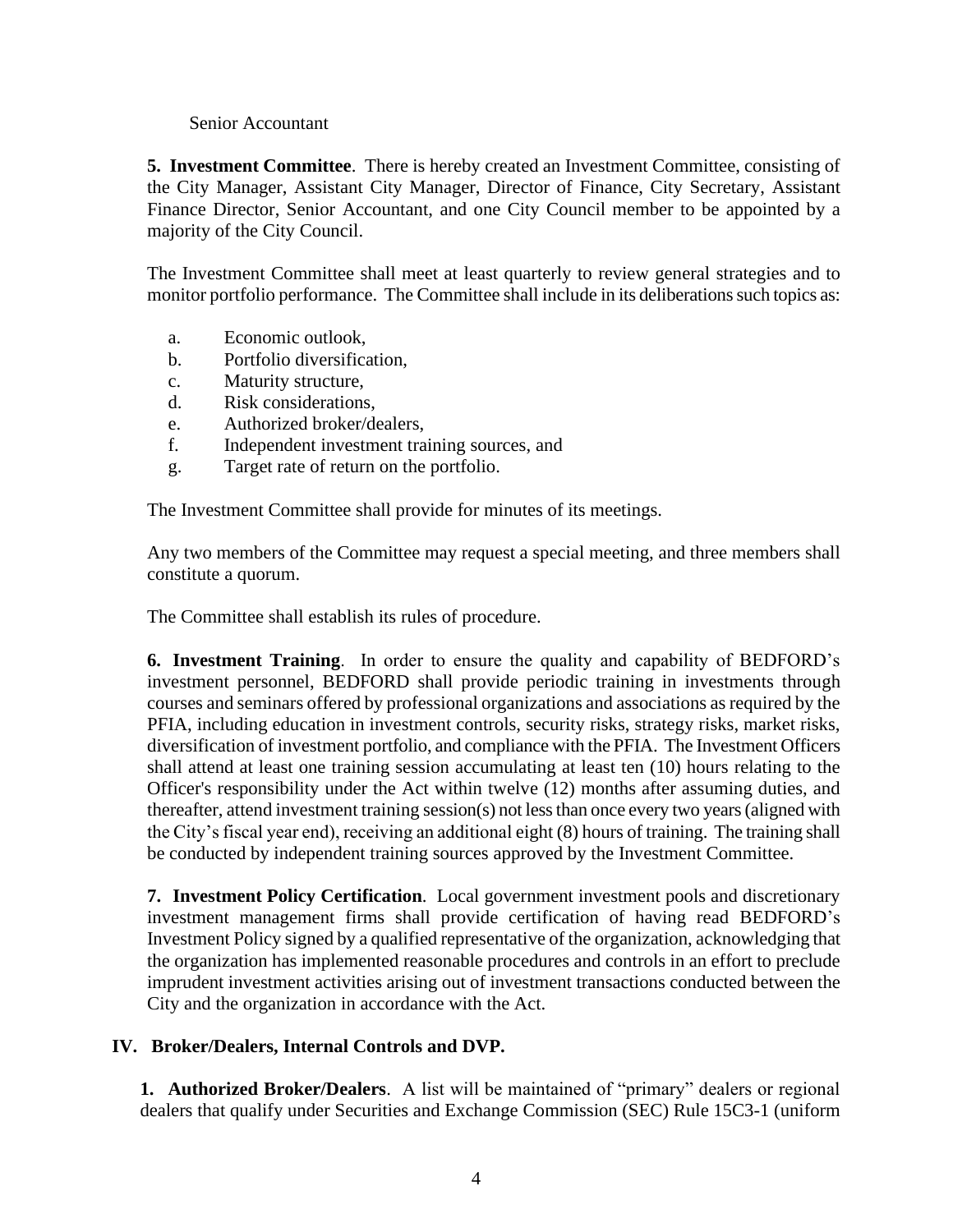net capital rule). All investment providers, financial institutions and broker/dealers who desire to become qualified for investment transactions must supply the following as appropriate:

- a. Audited financial statements
- b. Proof of Financial Industry Regulatory Authority (FINRA) certification
- c. Proof of state registration
- d. Completed broker/dealer questionnaire

The Investment Committee shall review, revise, and adopt a list of authorized broker/dealers at least annually.

**2. Internal Controls.** The Director of Finance is responsible for establishing and maintaining an internal control structure designed to ensure that the assets of BEDFORD are protected from loss, theft or misuse. The internal control structure shall be designed to provide reasonable assurance that these objectives are met. The concept of reasonable assurance recognizes that (1) the cost of a control should not exceed the benefits likely to be derived and (2) the valuation of costs and benefits require estimates and judgments by management.

Accordingly, within the scope of the annual audit, the Director of Finance shall establish a process for an independent review by an external auditor to assure compliance with policies and procedures. The results of this compliance audit must be reported annually to the City Council. The internal controls shall address the following points:

- a. Control of collusion
- b. Separation of transaction authority from accounting and record keeping
- c. Custodial safekeeping
- d. Avoidance of physical delivery securities
- e. Clear delegation of authority to subordinate staff members
- f. Written confirmation of transactions for investments and wire transfers

**3. Delivery Versus Payment.** All trades, where applicable, will be executed by delivery versus payment (DVP) to ensure that securities are deposited in an eligible financial institution prior to the release of funds. Securities will be held by a third-party safekeeping agent as evidenced by safekeeping receipts.

#### **V. Suitable and Authorized Investments**

**1. Investment Types**. The following investments will be permitted by this Policy as defined by state and local law where applicable. BEDFORD is not required to liquidate investments that were authorized at the time of purchase.

- a. U.S. government obligations, U.S. government agency obligations, and U.S. government instrumentality obligations (including obligations of the FDIC and the Federal Home Loan Banks), which have a liquid market with a readily determinable market value, and exclude those prohibited by the PFIA.
- b. Certificates of deposit and other evidences of deposit at a financial institution that, a)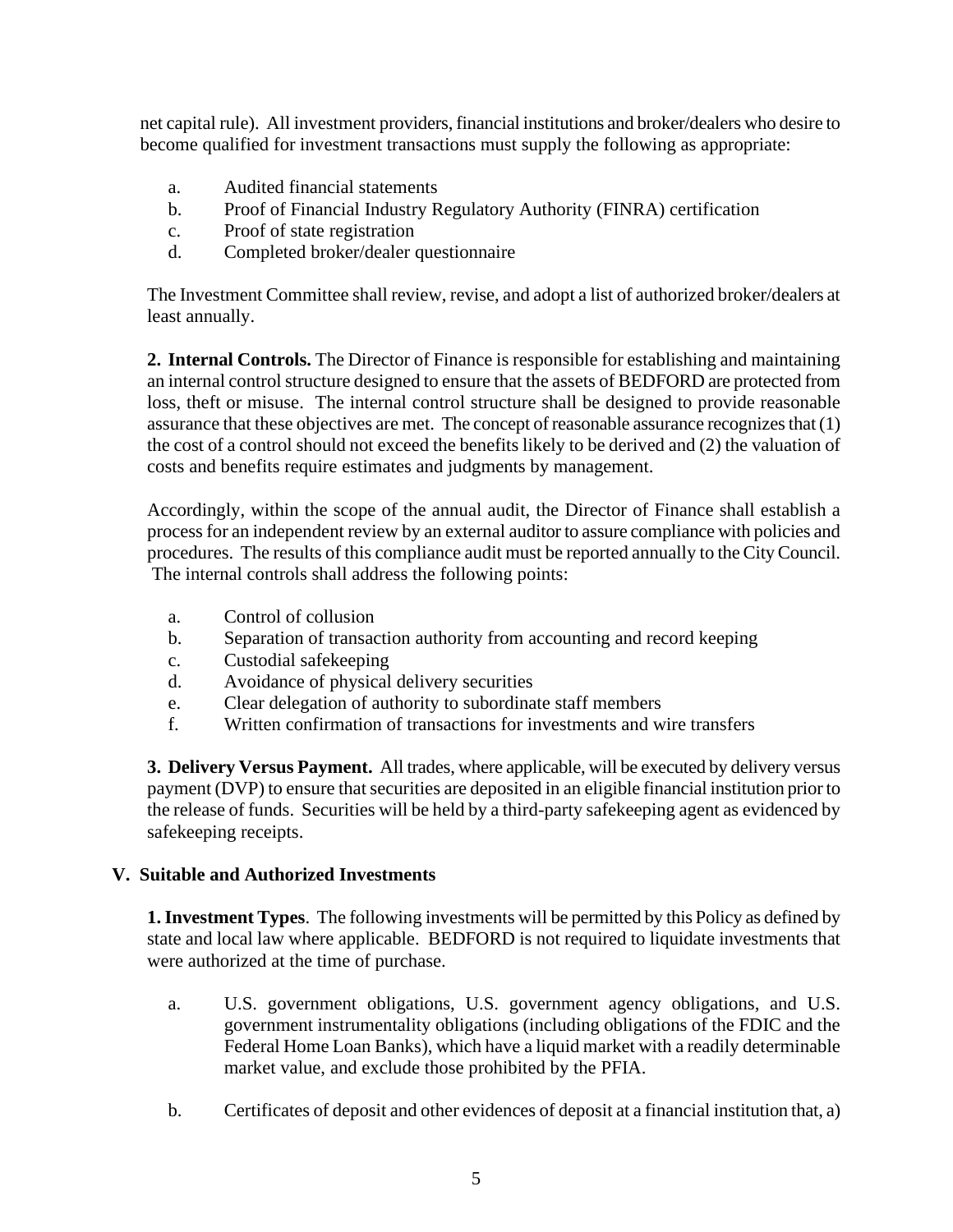has its main office or a branch office in Texas and is guaranteed or insured by the Federal Deposit Insurance Corporation or its successor, b) is secured by obligations in a manner and amount provided by law for deposits of BEDFORD, or c) is placed in a manner that meets the requirements of the PFIA.

- c. Repurchase and reverse repurchase agreements whose underlying purchased securities consist of instruments as defined in a. above and placed in compliance with the PFIA.
- d. No load money market mutual funds regulated by the Securities and Exchange Commission that meet the requirements of the PFIA.
- e. Local government investment pools, either state-administered or through joint powers statutes and other intergovernmental agreement legislation authorized in compliance with the PFIA.

**2. Insurance, Pledged Collateral or Purchased Securities**. With the exception of deposits secured with irrevocable letters of credit at 100% of amount, all deposits of BEDFORD funds with financial institutions shall be secured by pledged collateral with a market value equal to or greater than 102% of the deposits, less any amount insured by the FDIC. Repurchase agreements shall be documented by a specific agreement noting the "purchased securities" in each agreement; such securities shall comply with the PFIA. Collateral pledged and purchased securities shall be reviewed at least monthly to assure the market value equals or exceeds the related BEDFORD investment.

BEDFORD shall accept only the following as pledged collateral:

- a. U. S. Treasury securities;
- b. Obligations of U. S. Government Agencies and Instrumentalities, including letters of credit, which have a liquid market with a readily determinable market value, and exclude those prohibited by the PFCA;
- c. Direct or unconditionally guaranteed obligations of the State of Texas;
- d. States, agencies, counties, cities, or political subdivisions naturally rated "A" or higher.

All collateral shall be subject to inspection and audit by BEDFORD or BEDFORD's independent auditors.

Securities pledged as collateral shall be held by an independent, third party custodian approved by BEDFORD. The custodial agreement is to specify the acceptable pledged securities as collateral, including provisions relating to possession of the collateral, the substitution or release of pledged securities, ownership of securities, and the method of valuation of securities. The agreement must clearly state that the custodian bank is instructed to release purchased and pledged securities to BEDFORD in the event BEDFORD has determined that the financial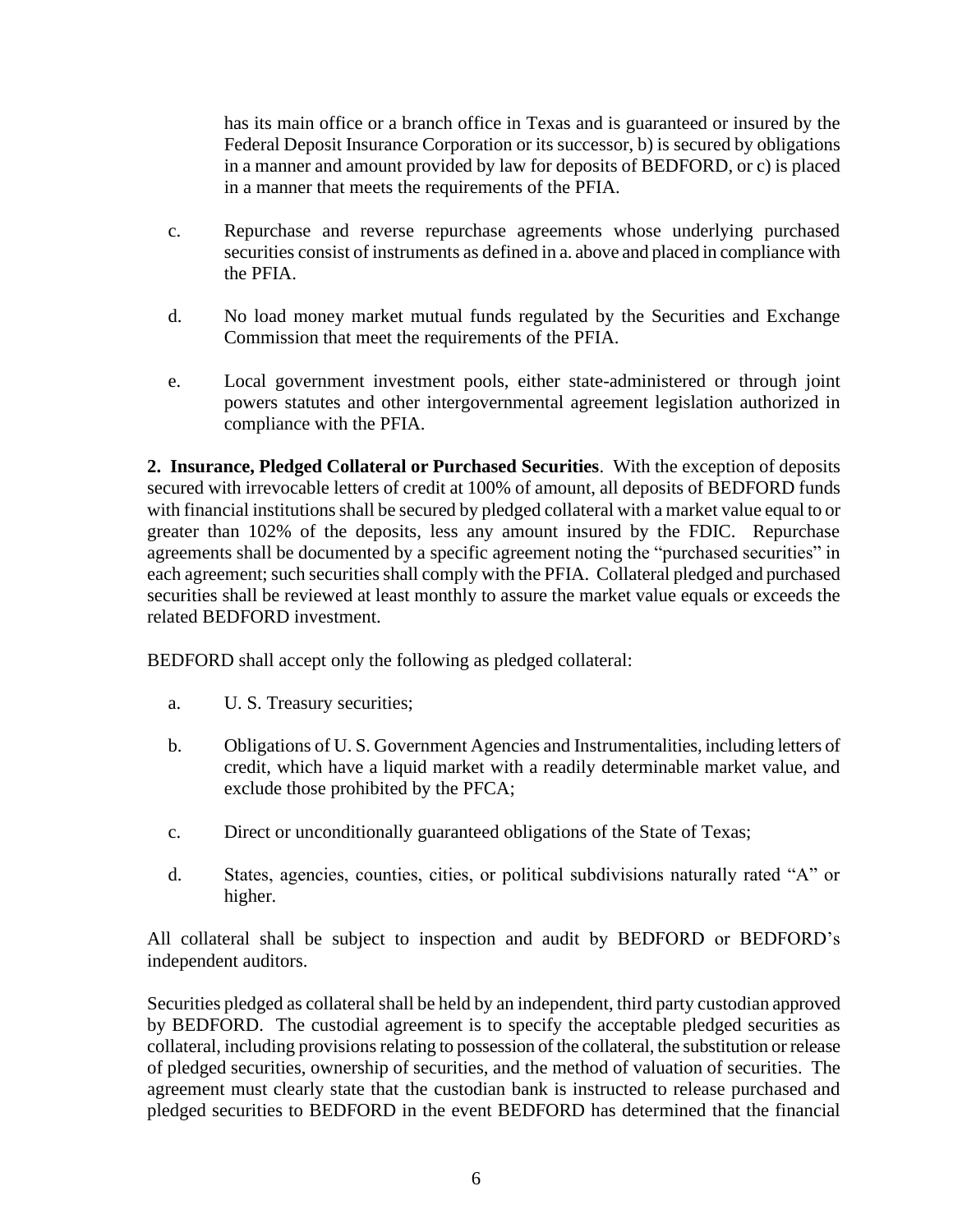institution has failed to pay on any matured investments, or has determined that the funds of BEDFORD are in jeopardy for whatever reason, including involuntary closure or change of ownership. A clearly marked evidence of the pledge or legal ownership must be supplied to BEDFORD and retained by BEDFORD.

**3. Repurchase Agreements.** Repurchase agreements shall be consistent with the PFIA and GFOA Recommended Practices on Repurchase Agreements.

### **VI. Investment Parameters**

**1. Diversification**. The investments shall be diversified by:

- a. Limiting investments to avoid over concentration in securities from a specific issuer or business sector (where appropriate),
- b. Limiting investment in securities that have higher credit risks,
- c. Investing with varying maturities, and
- d. Continuously investing a portion of the portfolio in readily available funds such as financial institution deposits, local government investment pools, money market funds, or overnight repurchase agreements to ensure that appropriate liquidity is maintained in order to meet ongoing obligations.

**2. Maximum Maturities.** To the extent possible, BEDFORD shall attempt to match its investments with anticipated cash flow requirements. Unless matched to a specific cash flow, BEDFORD will not directly invest in instruments maturing more than three (3) years from the date of purchase or in accordance with state and local statutes and ordinances. BEDFORD shall adopt weighted average maturity limitations (which often range from 90 days to 3 years), consistent with the investment objectives.

Reserve funds and other funds with longer-term investment horizons may be invested in instruments exceeding three (3) years if the maturity of such investments is made to coincide as nearly as practicable with the expected use of funds. The intent to invest in instruments maturing greater than three (3) years shall be disclosed in writing to the City Council.

Because of inherent difficulties in accurately forecasting cash flow requirements, a portion of the portfolio should be continuously invested in readily available funds such as financial institution deposits, investment pools, money market funds, or overnight repurchase agreements to ensure that appropriate liquidity is maintained to meet ongoing obligations.

**3. Competitive Environment.** In order to create a competitive pricing environment for each investment transaction, including certificates of deposit, BEDFORD shall solicit quotations from multiple providers.

#### **VII. Reporting.**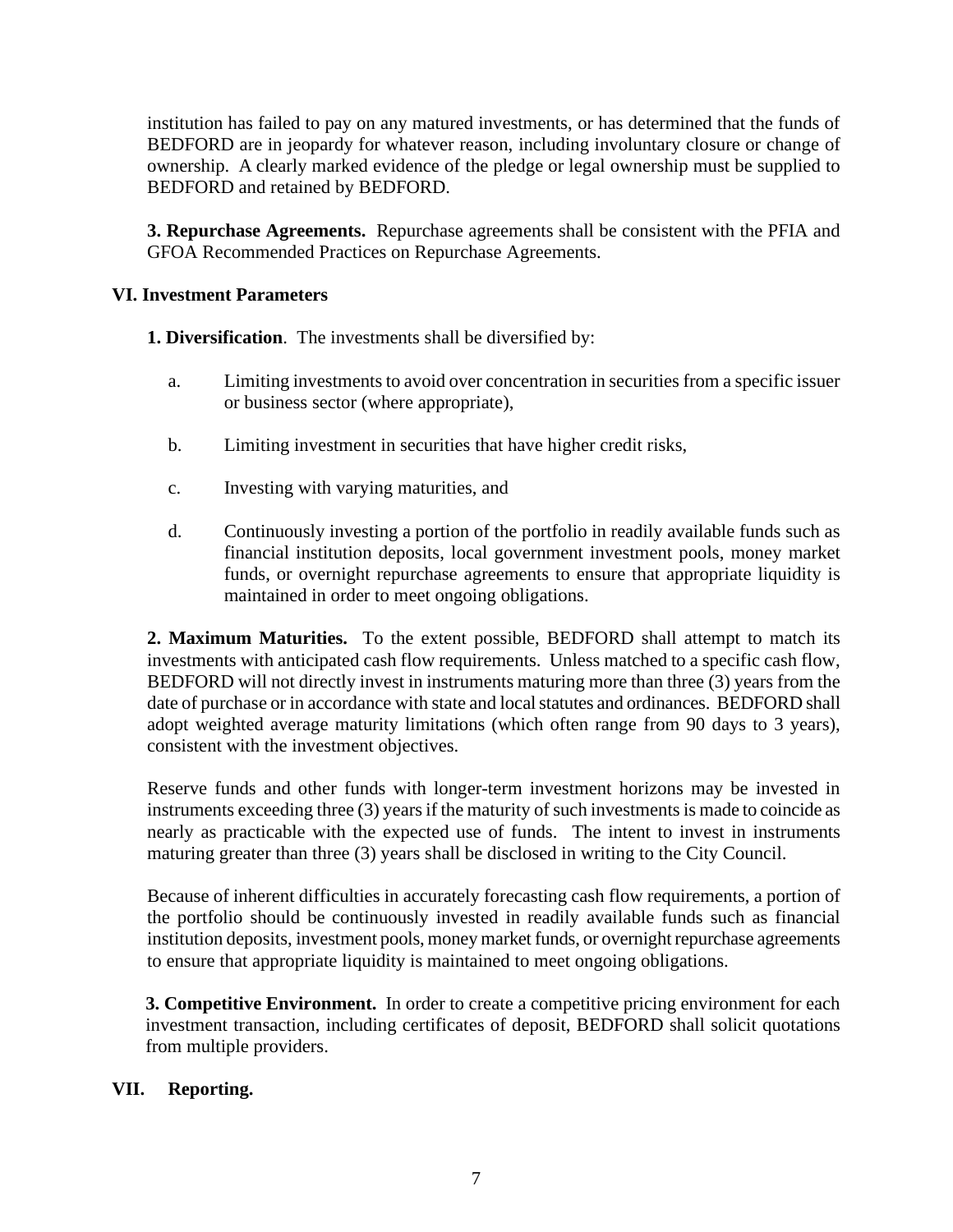**1. Methods.** The Director of Finance shall prepare an investment report, at least quarterly, including a management summary that provides an analysis of the status of the current investment portfolio and transactions made over the last quarter. This management summary will be prepared in a manner, which will allow BEDFORD to ascertain whether investment activities during the reporting period have conformed to the Investment Policy. The report shall be provided to the City Council. The report will comply with the requirements of the PFIA.

In conjunction with the annual audit, the quarterly reports shall be formally reviewed by an independent auditor, and the result of the review shall be reported to the City Council by that auditor.

**2. Performance Standards**. The investment portfolio will be managed in accordance with the parameters specified within this Policy. The portfolio should obtain a market average rate of return during a market/economic environment of stable interest rates. A series of appropriate benchmarks shall be established against which portfolio performance shall be compared on a regular basis. "Weighted average yield to maturity" shall be the portfolio performance measurement standard.

**3. Market Valuation**. The market value of the portfolio shall be calculated at least quarterly and a statement of the market value of the portfolio shall be issued at least quarterly. The source of pricing used to calculate market value will be sources independent from the transaction.

**4. Credit Rating.** Not less than quarterly, the Investment Officers will monitor the credit rating for each held investment that has a PFIA required minimum rating. Any Authorized Investment that requires a minimum rating does not qualify during the period the investment does not have the minimum rating. Prudent measures will be taken to liquidate an investment that is downgraded to less than the required minimum rating.

#### **VIII. Policy Considerations**

**1. Exemption.** Any investment currently held that does not meet the guidelines of this Policy shall be exempted from the requirements of this Policy. At maturity or liquidation, such monies shall be reinvested only as provided by this Policy.

**2. Annual Review and Amendments.** The City Council shall annually review this Policy and shall adopt a written instrument stating its review and recording any changes. Any changes must be approved by the Investment Committee prior to consideration by the City Council.

#### **IX. Selection of Depositories**

**1. Request for Application Process**. Primary Depositories shall be selected through BEDFORD's banking services procurement process, which shall include a formal Request for Application (RFA) issued in compliance with applicable State law (Chapter 105, State of Texas Local Government Code). This contract can be extended as per the RFA specifications. In selecting primary depositories, the credit worthiness of institutions shall be considered, and the Director of Finance shall conduct a comprehensive review of prospective primary depositories'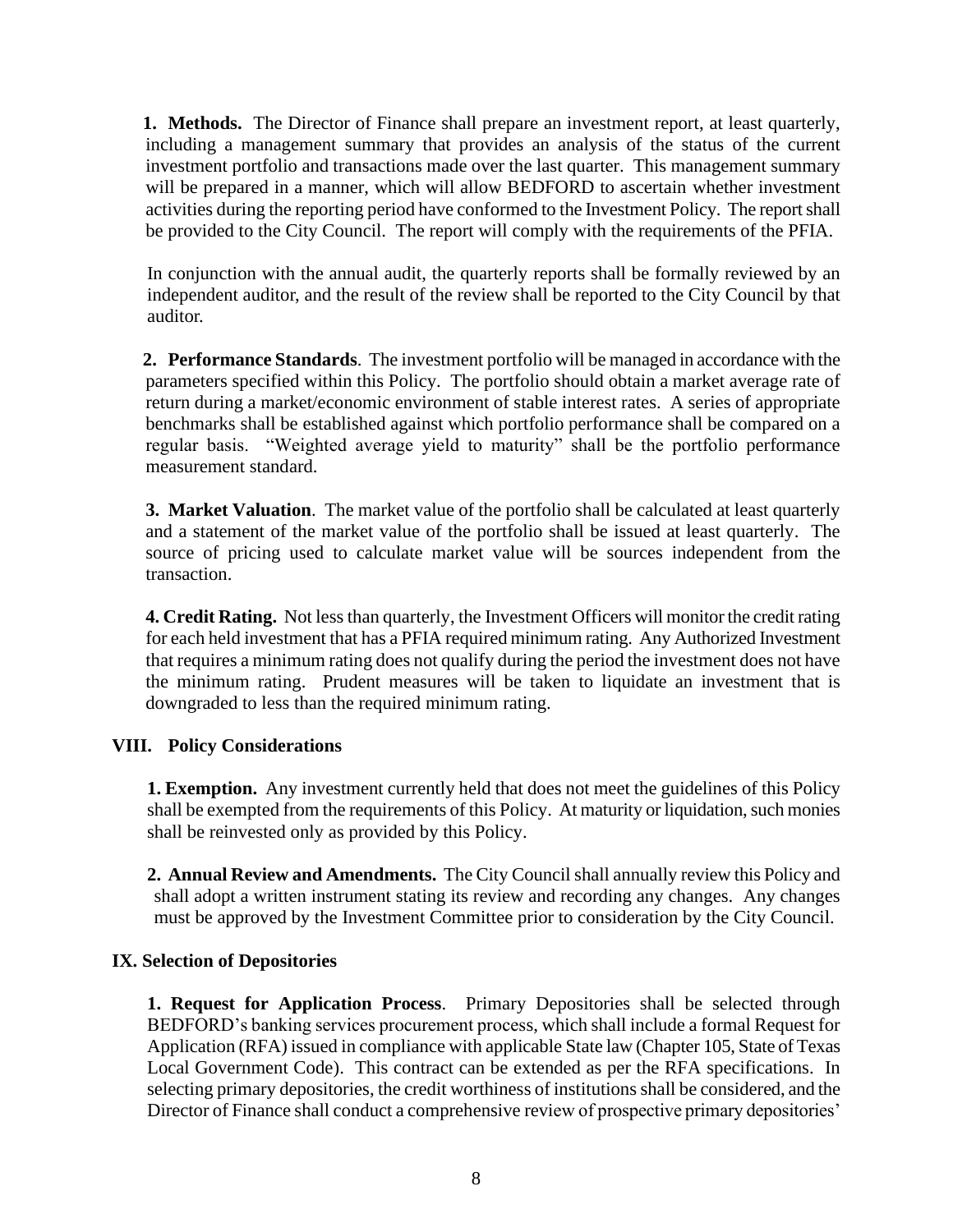credit characteristics and financial history.

**2. Collateralized Deposits**. All financial institution deposits shall be insured or collateralized in compliance with applicable State law. BEDFORD reserves the right, in its sole discretion, to accept or reject any form of insurance or collateralization pledged towards financial institution deposits. Financial institutions serving as BEDFORD Depositories will be required to sign a depository agreement with BEDFORD. The collateralized deposit portion of the agreement shall define BEDFORD's rights to the collateral in case of default, bankruptcy, or closing and shall establish a perfected security interest in compliance with Federal and State regulations, including:

- a. The agreement must be in writing;
- b. The agreement has to be executed by the Depository and BEDFORD contemporaneously with the acquisition of the asset;
- c. The agreement must be approved by the Board of Directors or designated committee of the Depository and a copy of the meeting minutes must be delivered to BEDFORD; and
- d. The agreement must be part of the Depository's "official record" continuously since its execution.

## **X. Investment Strategies**

In order to minimize risk of loss due to interest rate fluctuations, investment maturities will not exceed the anticipated cash flow requirements of the funds. Investment guidelines by fund-type are as follows:

## **1. General, Enterprise, or Operating-type Funds**

**Suitability** - Any investment eligible in the Investment Policy is suitable for General, Enterprise, or Operating-type Funds.

**Safety of Principal** - All investments shall be of high quality with no perceived default risk. Market price fluctuations will occur. However, managing the weighted average days to maturity of each fund's portfolio to less than 270 days and restricting the maximum allowable maturity to the shorter of the anticipated cash flow requirement or three years will minimize the price volatility of the portfolio.

**Marketability** - Securities with active and efficient secondary markets are necessary in the event of an unanticipated cash flow requirement. Historical market "spreads" between the bid and offer prices of a particular security-type of less than ten basis points point will define an efficient secondary market.

**Liquidity** - General, Enterprise, or Operating-type Funds require the greatest short-term liquidity of any of the fund-types. Financial institution deposits, short-term investment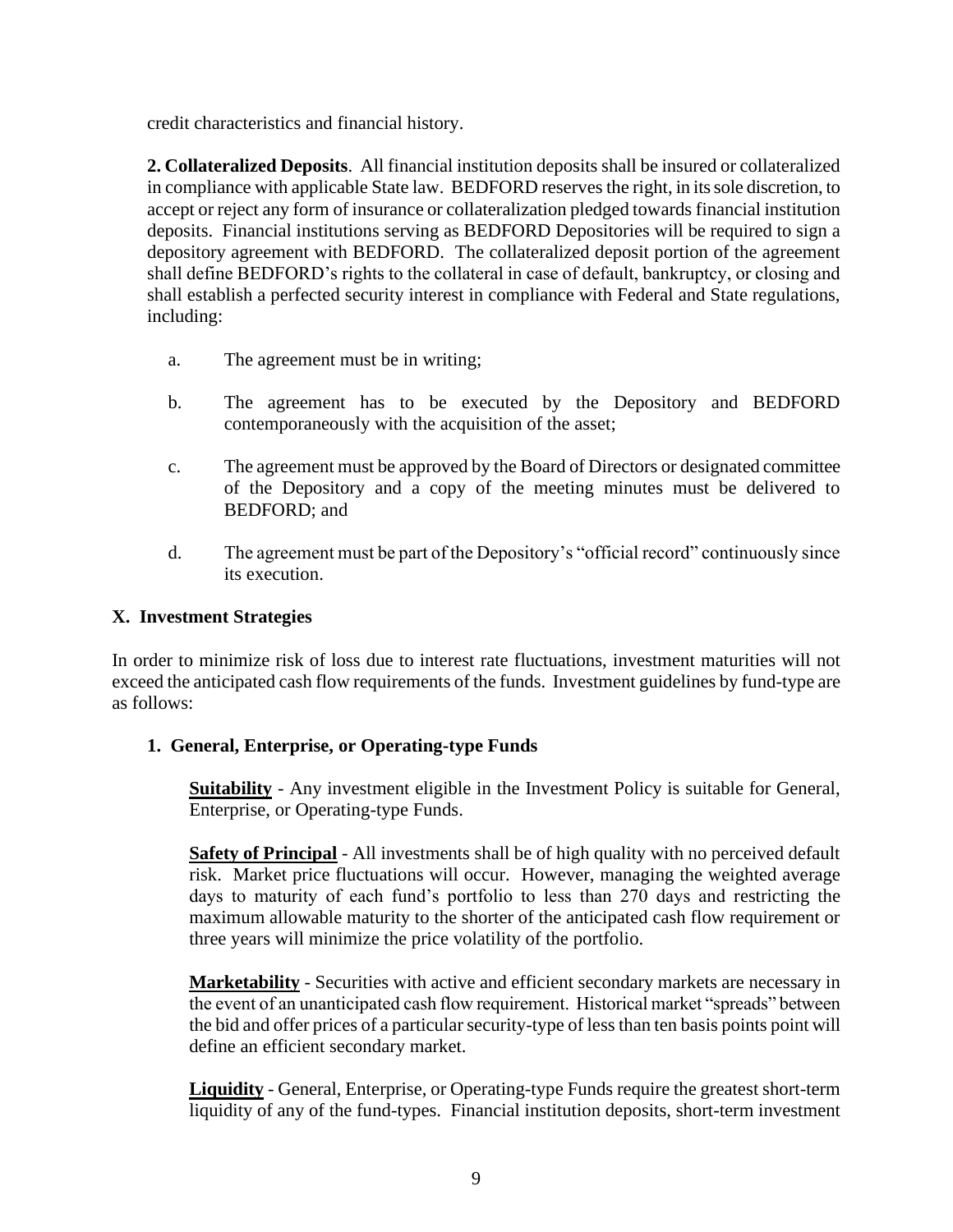pools and money market mutual funds will provide daily liquidity and may be utilized as a competitive yield alternative to fixed maturity investments.

**Diversification** - Investment maturities should be staggered throughout the budget cycle to provide cash flow based on the anticipated operating needs of BEDFORD. Diversifying the appropriate maturity structure up to the three-year maximum will reduce interest rate risk.

**Yield** - Attaining a competitive market yield for comparable investment -types and portfolio restrictions is the desired objective. The yield of an equally weighted, rolling three-month Treasury Bill portfolio will be the minimum yield objective.

### **2. Special Revenue Funds**

**Suitability** - Any investment eligible in the Investment Policy is suitable for Special Revenue Funds.

**Safety of Principal** – All investments will be of high quality with no perceived default risk. Market price fluctuations will occur. However, by managing Special Revenue Funds to balance the short-term and long-term anticipated cash flow requirements of the specific revenue/expense plan, the market risk of the Fund's portfolio will be minimized. No stated final investment maturity shall exceed the shorter of the anticipated cash flow requirement or three years.

**Marketability** - Balancing short-term and long-term cash flow needs requires the shortterm portion of the Funds portfolio to have securities with active and efficient secondary markets. Historical market "spreads" between the bid and offer prices of a particular security-type of less than ten basis points will define an efficient secondary market. Securities with less active and efficient secondary markets are acceptable for the longterm portion of the portfolio.

**Liquidity** - A portion of the Special Revenue Funds are reasonably predictable. However, unanticipated needs or emergencies may arise. Selecting investment maturities that provide greater cash flow than the anticipated needs will reduce the liquidity risk of unanticipated expenditures.

**Diversification** - Investment maturities should blend the short-term and long-term cash flow needs to provide adequate liquidity and yield enhancement and stability. A "barbell" maturity ladder may be appropriate.

**Yield** - Attaining a competitive market yield for comparable investment -types and portfolio structures is the desired objective. The yield of an equally weighted, rolling sixmonth Treasury Bill portfolio will be the minimum yield objective.

#### **3. Capital Improvement Funds**

**Suitability** - Any investment eligible in the Investment Policy is suitable for Capital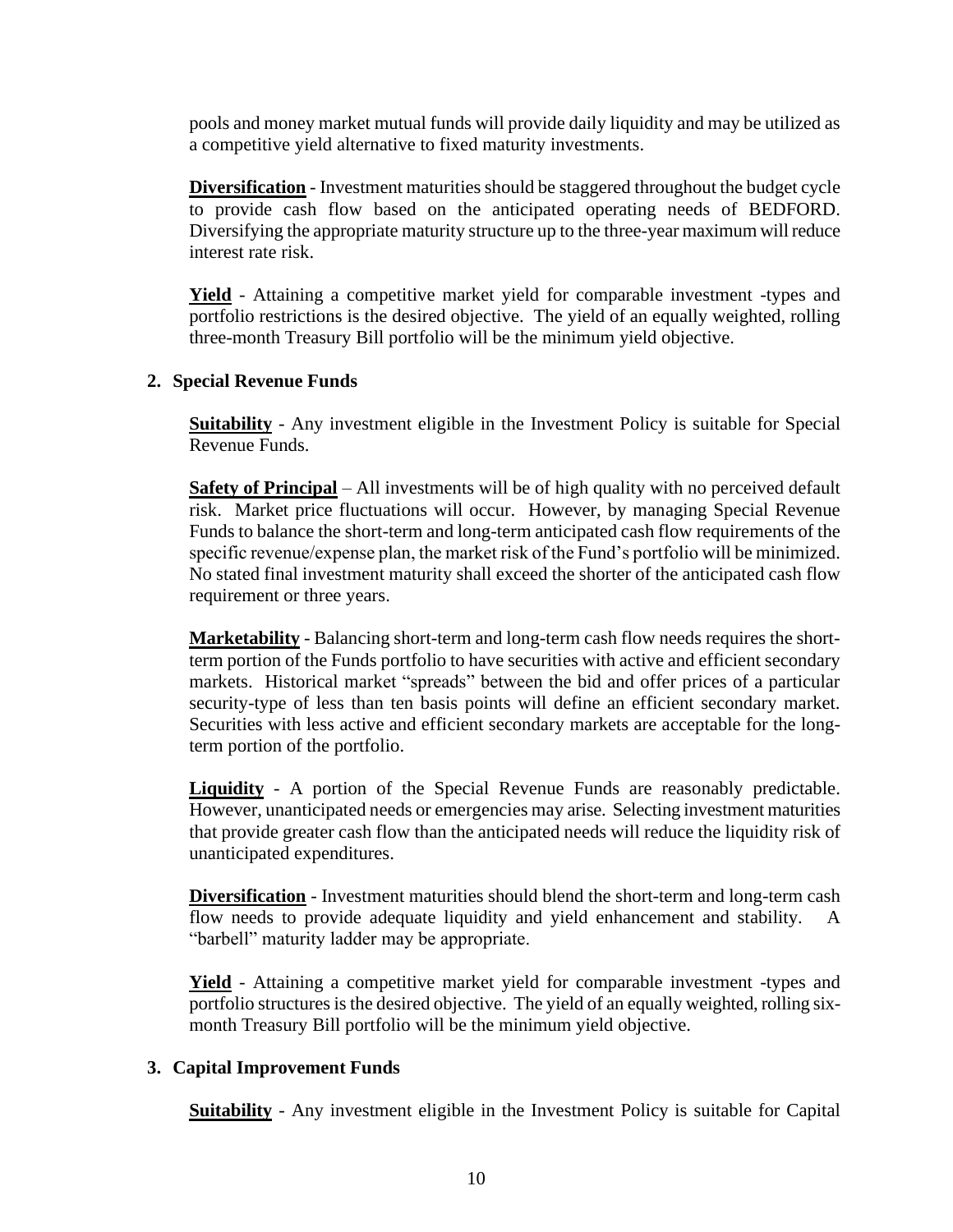Improvement Funds.

**Safety of Principal** - All investments will be of high quality with no perceived default risk. Market price fluctuations will occur. However, by managing Capital Improvement Funds to not exceed the anticipated expenditure schedule, the market risk of the overall portfolio will be minimized. No stated final investment maturity shall exceed the shorter of the anticipated expenditure schedule or three years.

**Marketability** - Securities with active and efficient secondary markets are necessary in the event of an unanticipated cash flow requirement. Historical market "spreads" between the bid and offer prices of a particular security-type of less than ten basis points will define an efficient secondary market.

**Liquidity** - Most capital improvements programs have reasonably predictable draw down schedules. Therefore, investment maturities should generally follow the anticipated cash flow requirements. Financial institution deposits, investment pools and money market mutual funds will provide readily available funds generally equal to one month's anticipated cash flow needs, or a competitive yield alternative for short-term fixed maturity investments. A singular repurchase agreement may be utilized if disbursements are allowed in the amount necessary to satisfy any expenditure request. This investment structure is commonly referred to as a flexible repurchase agreement.

**Diversification** - Market conditions and arbitrage regulations influence the attractiveness of staggering the maturity of fixed rate investments for bond proceeds. Generally, if investment rates exceed the applicable cost of borrowing, BEDFORD is best served by locking in most investments. If the cost of borrowing cannot be exceeded, then current market conditions will determine the attractiveness of diversifying maturities or investing in shorter and larger amounts. At no time shall the anticipated expenditure schedule be exceeded in an attempt to bolster yield.

**Yield** - Achieving a positive spread to the cost of borrowing is the desired objective, within the limits of the Investment Policy's risk constraints. The yield of an equally weighted, rolling six-month Treasury Bill portfolio will be the minimum yield objective for non-borrowed funds.

## **4. Debt Service/Interest and Sinking Funds**

**Suitability** - Any investment eligible in the Investment Policy is suitable for Interest and Sinking Funds.

**Safety of Principal** - All investments shall be of high quality with no perceived default risk. Market price fluctuations will occur. However, by managing Debt Service Funds to not exceed the debt service payment schedule, the market risk of the overall portfolio will be minimized.

**Marketability** - Securities with active and efficient secondary markets are not necessary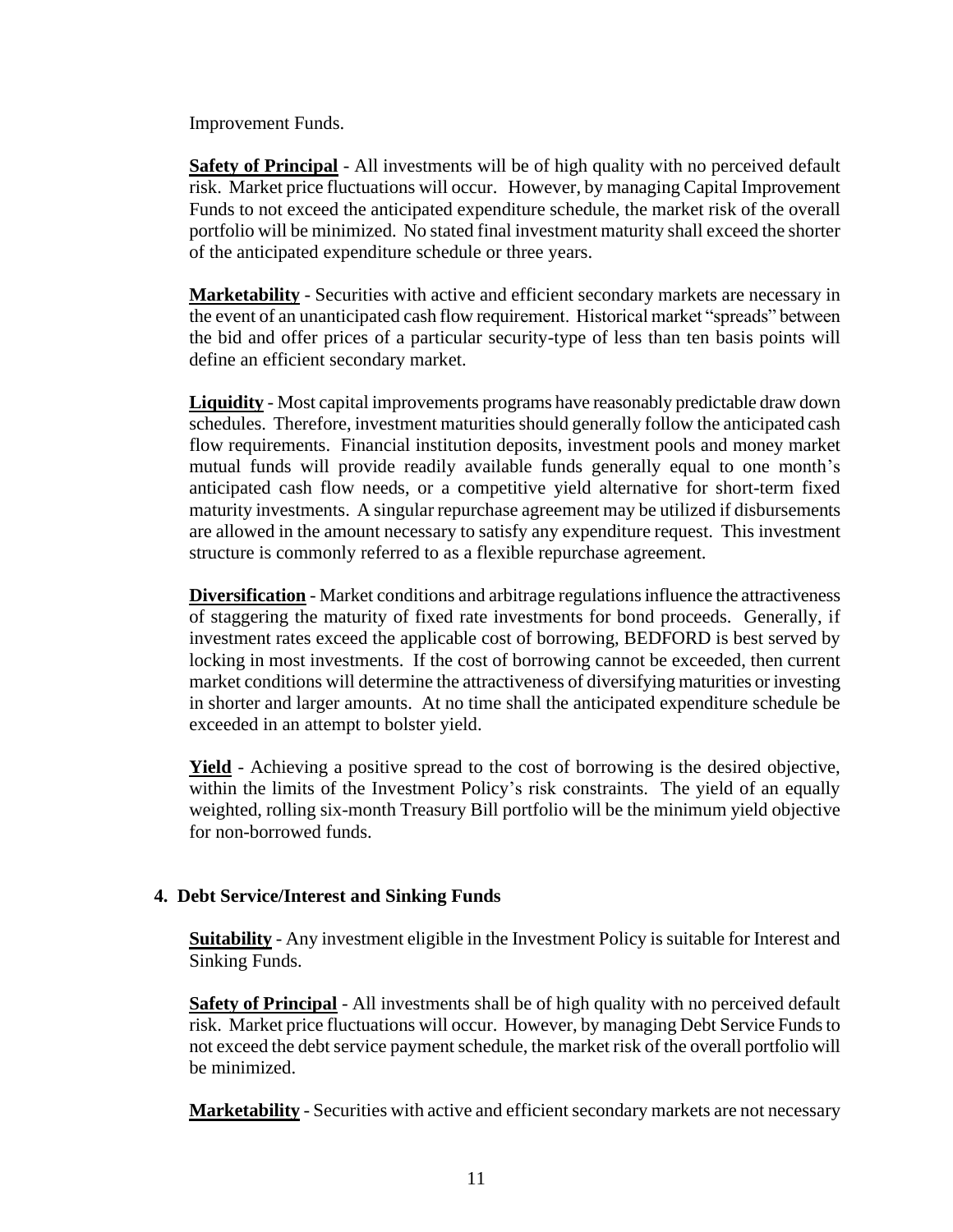as the event of an unanticipated cash flow requirement is not probable.

**Liquidity** - Debt Service Funds have predictable payment schedules. Therefore, investment maturities should not exceed the anticipated cash flow requirements. Financial institution deposits, investments pools and money market mutual funds may provide a competitive yield alternative for short-term fixed maturity investments. A singular repurchase agreement may be utilized if disbursements are allowed in the amount necessary to satisfy any debt service payment. This investment structure is commonly referred to as a flexible repurchase agreement.

**Diversification** - Market conditions influence the attractiveness of fully extending maturity to the next "unfunded" payment date. Generally, if investment rates are anticipated to decrease over time, BEDFORD is best served by locking in most investments. If the interest rates are potentially rising, then investing in shorter and larger amounts may provide advantage. At no time shall the debt service schedule be exceeded in an attempt to bolster yield.

**Yield** - Attaining a competitive market yield for comparable investment-types and portfolio restrictions is the desired objective. The yield of an equally weighted, rolling three-month Treasury Bill portfolio shall be the minimum yield objective.

### **5. Debt Service Reserve Funds**

**Suitability** - Any investment eligible in the Investment Policy is suitable for Debt Service Reserve Funds. Bond resolution and loan documentation constraints and insurance company restrictions may create specific considerations in addition to the Investment Policy.

**Safety of Principal** - All investments shall be of high quality with no perceived default risk. Market price fluctuations will occur. However, by managing Debt Service Reserve Fund maturities to not exceed the call provisions of the borrowing will reduce the investment's market risk if BEDFORD's debt is redeemed and the Reserve Fund liquidated. No stated final investment maturity shall exceed the shorter of the final maturity of the borrowing or three years. Annual mark-to-market requirements or specific maturity and average life limitations within the borrowing's documentation will influence the attractiveness of market risk and influence maturity extension.

**Marketability** - Securities with less active and efficient secondary markets are acceptable for Debt Service Reserve Funds.

**Liquidity** – Debt Service Reserve Funds have no anticipated expenditures. The Funds are deposited to provide annual debt service payment protection to BEDFORD's debt holders. The funds are "returned" to BEDFORD at the final debt service payment. Market conditions and arbitrage regulation compliance determine the advantage of investment diversification and liquidity. Generally, if investment rates exceed the cost of borrowing, BEDFORD is best served by locking in investment maturities and reducing liquidity. If the borrowing cost cannot be exceeded, then current market conditions will determine the